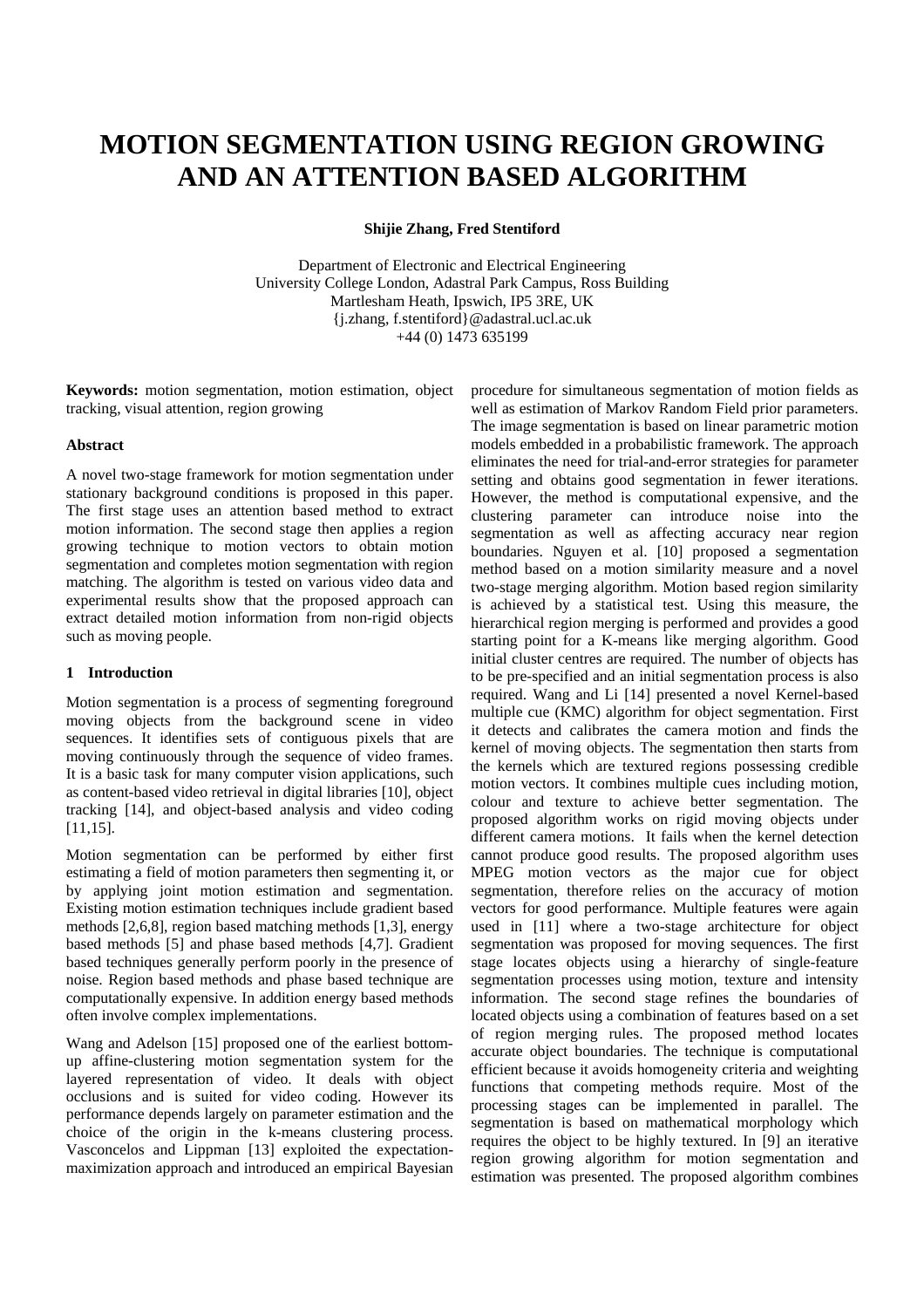temporal information using a generalized least-squares (GLS) motion estimation process, and spatial information using an iterative region growing algorithm. The model works without a priori information on number of moving regions in the scene. A static background is not required and it works on grey-scale images so that the brightness constancy assumption can be used for GLS estimator. Lack of texture and large motions pose problems. Since it uses regions of pixels objects undergoing non-rigid motion cannot be classified.

Motion segmentation requires accurate estimation of movement. We adopt an attention based approach [16] to extract motion information which is then used in a region growing and matching process. The motion segmentation framework is presented in Section 2. Results are shown in Section 3 along with some discussion. Finally, Section 4 outlines conclusions and future work.

### **2 Motion segmentation framework outline**

The proposed framework contains two stages. The first stage uses an attention based method [16] to estimate and extract motion information. The second stage then applies a region growing technique to motion vectors extracted. It completes motion segmentation with region matching. The outline of the algorithm is given below.

#### **2.1 Motion estimation based on visual attention**

Regions of static saliency have been identified using an attention method described in [12]. Those regions which are largely different to most of the other parts of the image will be salient and are likely to be in the foreground. This concept has been extended into the time domain and is applied to frames from video sequences to detect salient motion. The approach [16] does not require an initial segmentation process and depends only upon the detection of anomalous movements. The method estimates the shift of locations between frames by obtaining the distribution of displacements of corresponding salient features around these locations.

In this paper candidate regions of motion are detected by generating the intensity difference between the current frame and a background reference frame obtained by averaging a series of frames in an unchanging video sequence. A threshold is then applied producing a *potential motion template.* The intensity difference  $I_x$  between pixels *x* in the current frame and the reference is given by

$$
I_x = \{|r_2 - r_1| + |g_2 - g_1| + |b_2 - b_1|\},\tag{1}
$$

where parameters  $(r_1, g_1, b_1)$  &  $(r_2, g_2, b_2)$  represent the rgb colour values for pixel *x* in reference frame and the current frame. The intensity  $I_x$  is calculated by taking the sum of the differences of rgb values between the two frames.

The candidate regions *C* in the current frame are then identified where  $I_x > T$ . *T* is a threshold determined by an analysis of the image.

Let a pixel  $\mathbf{x} = (x, y)$  in  $R_t$  correspond to colour components  $a = (r, g, b)$ . Let  $F(x) = a$  and let  $x_0$  be in frame  $R_t$  at *time* t. Consider a neighbourhood  $G$  of  $x_0$  within a window of radius ε where

$$
\left\{ x_{i} \in G \quad \text{iff} \quad \left| x_{0} - x' \right| \leq \varepsilon \right\}.
$$
 (2)

Select a set of *m* random points  $S_x$  in *G* (called a fork) where

$$
S_x = \{x'_1, x'_2, \dots, x'_m\}.
$$
 (3)

Forks are only generated which contain pixels that mismatch each other. This means that they are selected in image regions possessing high or certainly non-zero attention scores, such as on edges or other salient features as reported earlier [12].

In this case the criteria is set so that at least one pixel in the fork will differ with one or more of the other fork pixels by more than  $\delta$  in one or more of its rgb values i.e.

$$
\left| F_k(\mathbf{x}_i') - F_k(\mathbf{x}_j') \right| > \delta_k, \quad \text{for some } i, j, k. \tag{4}
$$

Define the radius of the region within which fork comparisons will be made as *V* (*view radius*). Randomly select another location  $y_0$  in the next frame  $R_{t+1}$  within a radius *V* of  $x_0$ .

Define the second fork

$$
S_y = {\mathbf{y}'_1, \mathbf{y}'_2, ..., \mathbf{y}'_m}
$$
 where  $\mathbf{x}_0 - \mathbf{x}'_i = \mathbf{y}_0 - \mathbf{y}'_i$  (5)  
and  $|\mathbf{y}_0 - \mathbf{x}_0| \le V$ .

 $S_y$  is a translated version of  $S_x$ . The fork centred on  $x_0$  is said to match that at  $y_0$  ( $S_x$  matches  $S_y$ ) if all the colour components of corresponding pixels are within threshold  $\delta_k$ ,

$$
\left| F_k(\mathbf{x}_i) - F_k(\mathbf{y}_i) \right| \le \delta_k, \quad k = r, g, b, \quad i = 1, 2, \dots, m. \tag{6}
$$

N attempts are made to find matches and the corresponding displacements are recorded as follows:

For the *j*th of  $N_I < N$  matches define the corresponding displacement between  $x_0$  and  $y_0$  as  $\sigma_j^{t+1} = (\sigma_p, \sigma_q)$  where

$$
\sigma_p = |x_{0p} - y_{0p}|, \quad \sigma_q = |x_{0q} - y_{0q}|,
$$
 (7)

and the cumulative displacements  $\Delta$  and match counts  $\Gamma$  as

$$
\Delta(\mathbf{x}_0) = \Delta(\mathbf{x}_0) + \sigma_j^{t+1} \nvert j = 1,..., N_l < N \,,
$$
\n
$$
\Gamma(\mathbf{x}_0) = \Gamma(\mathbf{x}_0) + 1 \nvert j = 1,..., N_l < N \,,
$$
\n
$$
(8)
$$

where  $N_I$  is the total number of matching forks and  $N$  is the total number of matching attempts.

The displacement  $\overline{\sigma}_{x_0}^{t+1}$  corresponding to pixel  $x_0$  averaged over the matching forks is

$$
\overline{\sigma}_{x_0}^{\ t+1} = \frac{\Delta(x_0)}{\Gamma(x_0)}.
$$
 (9)

This process is carried out for every pixel  $x_0$  in the candidate motion region  $R_t$  and M attempts are made to find an internally mismatching fork  $S<sub>x</sub>$ . The displacements are saved in the motion vector map  $O_{MV}$  and a copy in  $O_{MV}$ .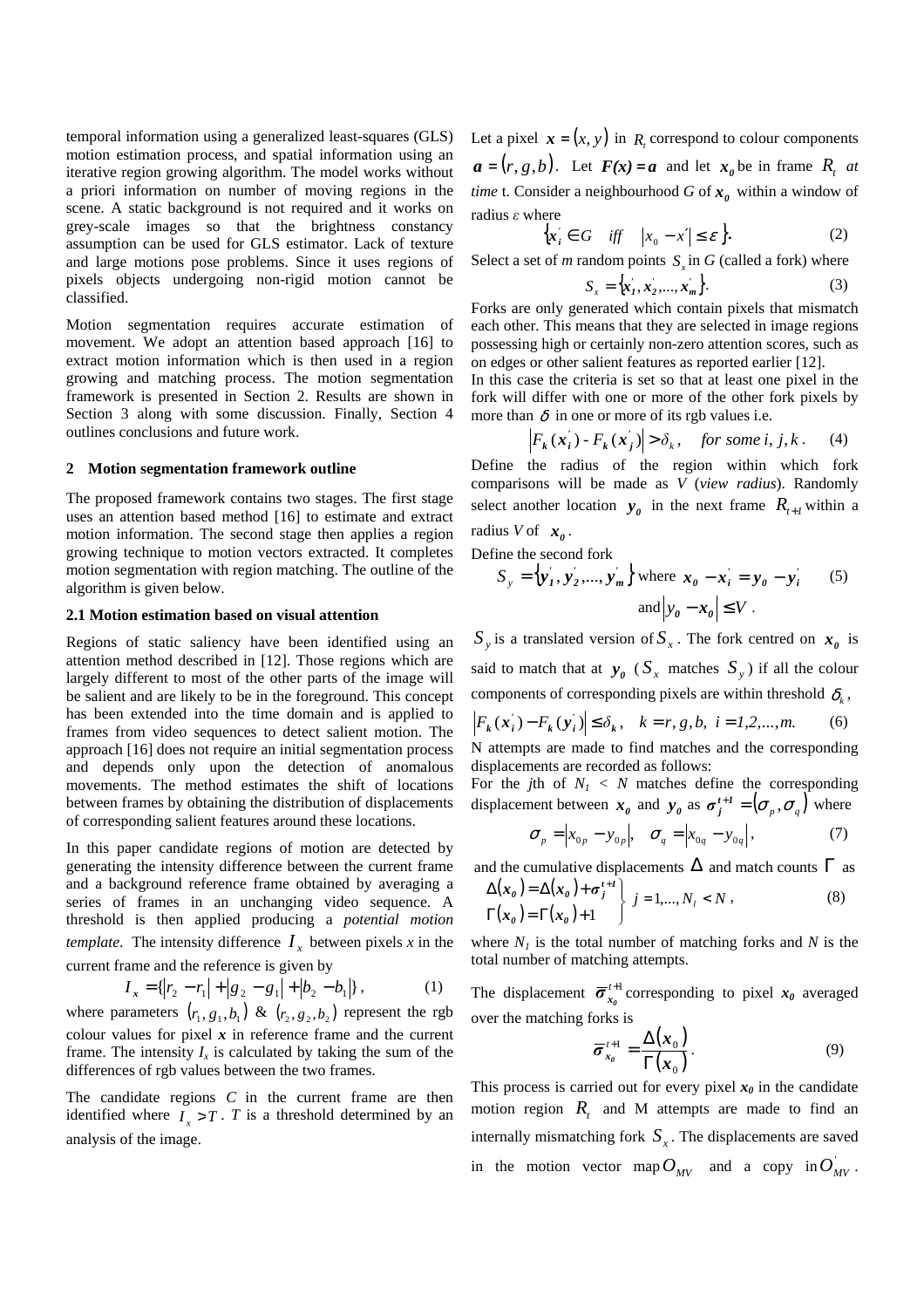

*Figure 1: (a) Current frame; (b) next frame; (c) reference frame; (d) intensity difference frame.*

# **2.2 Region growing and matching**

The motion vectors generated in the previous section tend to be associated with salient regions such as leading and trailing edges of moving objects; non-salient homogeneous regions are not assigned motion vectors and for this reason in the second stage a region growing algorithm is introduced which infers motion in these homogeneous regions. First homogeneous regions are identified. Then the position of the largest motion vector is taken as a seed for region growing and the value of this vector is assigned to pixels in the homogeneous region if this translation would lead to a pixel match in the next frame. This is repeated for the same homogeneous region to allow a different motion vector to be assigned to the remaining part of the same homogeneous region to obtain a match with the next frame. Regions which are changing shape would be affected by this process.

- 1. The location of the largest motion vector  $\phi_1^i$  in  $O_{MV}$  is labelled as a starting pixel for region growing for region  $P_i$  (*i*=1 initially).
- 2. Its 8\*p neighbourhood pixels (*p*=1 initially) are compared with the starting pixel for a colour match (equation (4)) and included in region  $P_i$  if a match is found.
- 3. Step 2 is repeated with *p*=*p*+1. The 8pneighbourhood pixels are each included in region *P<sup>i</sup>* if they match the starting pixel and are adjacent to a pixel already in region *P<sup>i</sup>* .
- 4. Growing stops when no further pixels are included in region  $P_i$  in step 3.
- 5. Apply thresholding mask *C* to remove pixels grown beyond the candidate moving regions.
- 6. Assign  $\phi_1^i$  to all pixels in region  $P_i$  if they match corresponding pixels in the next frame in colour. Update  $O_{MV}$  with new assignments.
- 7. Search for  $2^{nd}$  largest motion vector  $\phi_2^i$  from  $O_{MV}$ in region  $P_i$ .
- 8. Assign  $\phi_2^i$  to all homogeneous pixels in region  $P_i$ whose motion vectors are not already assigned with  $\phi_1^i$  if they match corresponding pixels in the next frame.
- 9. Update  $O_{MV}$  and  $O_{MV}$  with new assignments.
- 10. Repeat Step 1-9 for  $i = 1, ..., \Phi$  regions until growing ceases.

Seed motion vectors  $\phi_1^i$  are rejected if their locations are not present in a difference frame between the current and next frame. This eliminates the spurious analysis of stationary objects not present in the reference frame.

# **3 Results and Discussion**

The attention based region growing algorithm is illustrated on various data [17] including road scenes from a pedestrian sequence from PETS2000, Reading University data from PETS2001 and London Train Station sequence from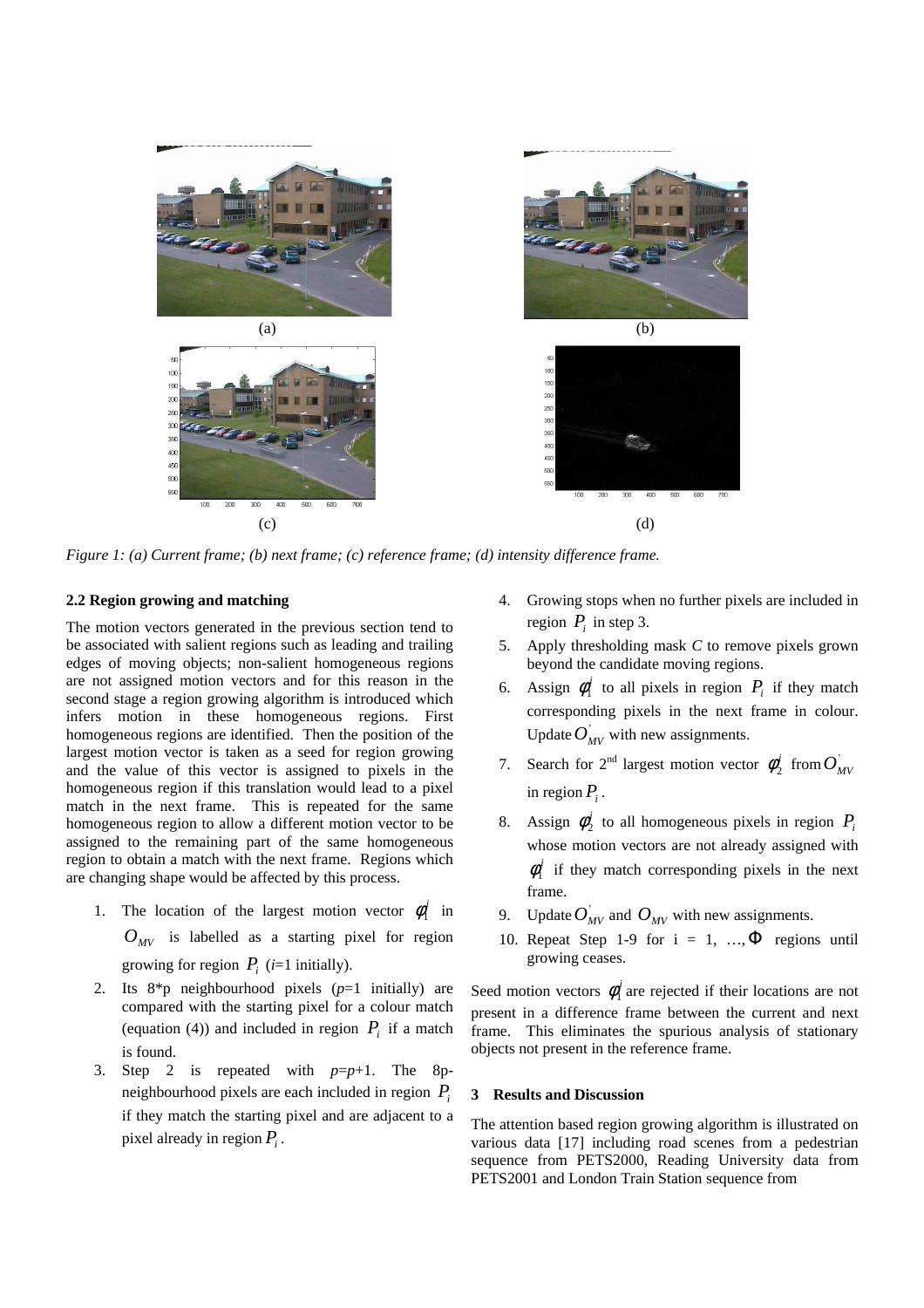

*Figure 2: Motion vector maps (a) before and (b) after region growing; (c) region growing map.* 

PETS2006. The parameters of all experiments were  $M = 100$ ,  $N = 10000, \varepsilon = 1, m = 2, \delta = (40, 40, 40), T = 90$ . The varying parameters are the view radius, *V* and  $\Phi$ . *V* is selected according to the maximum velocity expected in the clip. Values of  $\Phi$  in the results below reflect the point at which no further motion vectors are assigned.

# **3.1 Reading University**

A pair of 768x576 frames from a campus sequence was analysed with results shown in Figure 1. The reference frame was obtained by averaging over 200 frames. The intensity difference frame indicates the areas of candidate motion for subsequent analysis. Motion vectors were calculated as above for each pixel in the car region and plotted in Figure 2 before and after region growing. The moving region is magnified so that the individual motion vectors can be seen. A region growing map shows the separate regions  $P_i$  with the colour indicating the order of their generation according to the colour bar.  $V = 10$ ,  $\Phi = 20$ . It is noted that the shadow area underneath the car was also assigned motion vectors. This blurs the motion boundary of the moving object and could be minimised using shadow removal techniques.

Table 1 below indicates the effectiveness of region growing in this example. Approximately 90% of pixels in all the homogeneous regions (1 to 20) are assigned motion vectors.

| Region $P_i$            | <b>Total Pixels</b><br>in region | Pixels assigned<br>motion vectors | Percentage of pixels<br>assigned |
|-------------------------|----------------------------------|-----------------------------------|----------------------------------|
| $\overline{1}$          | $\overline{7}$                   | $\overline{7}$                    | 100                              |
| $\overline{2}$          | 372                              | 342                               | 91.9                             |
| $\overline{\mathbf{3}}$ | 135                              | 128                               | 94.8                             |
| $\overline{4}$          | 1503                             | 1459                              | 97                               |
| $\overline{5}$          | $\overline{4}$                   | $\overline{4}$                    | 100                              |
| $\overline{6}$          | 82                               | 79                                | 96.3                             |
| $\boldsymbol{7}$        | 233                              | 222                               | 95.3                             |
| 8                       | $\overline{6}$                   | $\overline{4}$                    | 66.7                             |
| 9                       | $\overline{\mathbf{3}}$          | $\overline{3}$                    | 100                              |
| 10                      | 61                               | 60                                | 98.4                             |
| 11                      | 218                              | 214                               | 98.2                             |
| 12                      | 254                              | 171                               | 67.3                             |
| 13                      | $\overline{4}$                   | $\overline{4}$                    | 100                              |
| 14                      | $\overline{24}$                  | 24                                | 100                              |
| 15                      | $\overline{2}$                   | $\overline{2}$                    | 100                              |
| 16                      | $\overline{11}$                  | $\overline{9}$                    | 81.8                             |
| $\overline{17}$         | $\overline{15}$                  | 13                                | 86.7                             |
| 18                      | 12                               | 12                                | 100                              |
| 19                      | 13                               | 12                                | 92.3                             |
| 20                      | $\overline{\mathbf{3}}$          | 3                                 | 100                              |

*Table 1: Region growing statistics.*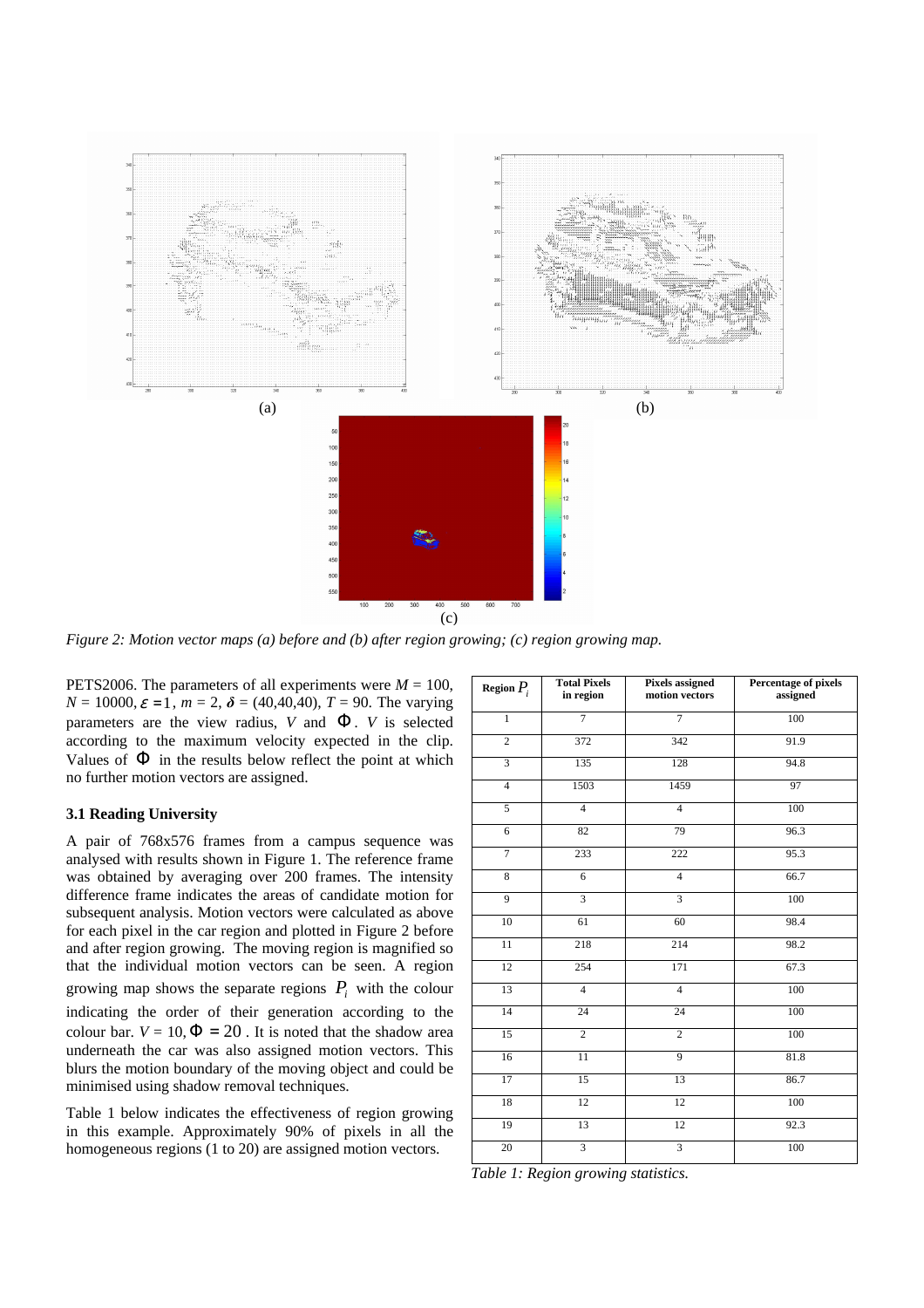### **3.2 Pedestrian sequence**

A pair of 768x576 frames from a pedestrian sequence was analysed with results shown in Figure 3. The reference frame was obtained by averaging over 1452 frames. The faded image of a parked car is present in the reference frame because it appeared for only part of the time during averaging. This candidate region is rejected as it is not present in the intensity difference between the current frame and the next. Motion vectors were calculated as above for each pedestrian and plotted in Figures 4 and 5.  $V = 10, \Phi = 15$ . Again shadow causes distortion in Fig. 5(a).

## **3.3 London Train Station**

The results from a pair of 720x576 frames from a London Train Station sequence are shown in Figure 6. The reference frame was obtained by averaging over 1000 images taken from the video. Motion vectors are plotted in Figure 7 for the top pedestrian after region growing. A region map is shown. It is worth noting that pedestrian's arm has a different motion to his body which is illustrated in the magnified view.  $V =$  $15, \Phi = 30, T = 180.$ 

# **4 Conclusions and future work**

An attention based region growing algorithm has been proposed for motion detection, estimation and segmentation. The framework includes: an attention based approach that extracts object displacement between frames by comparing salient regions; a region growing technique that classifies motion regions according to motion information extracted; and finally a simple matching process that assigns motion vectors to the classified regions.

The method was illustrated on various video data with a stationary background both indoors and outdoors. The proposed algorithm not only obtains motion estimation, but it also achieves a high motion vector assigning rate for motion segmentation. Furthermore the different motion regions extracted on individual objects can be used to investigate more detailed object behaviour in the scene. The method does not require a training stage or prior knowledge of the objects to be tracked.

Future work will be carried out on wider range of data with particular emphasis on tracking parts of non-rigid objects possessing different motions and shadow identification. More precise evaluation will also be carried out using ground truth data.

## **Acknowledgements**

The project is sponsored by European Commission Framework Programme 6 Network of Excellence MUSCLE (Multimedia Understanding through Semantics, Computation and Learning) [18].

# **References**

- [1] P. Anandan, "A computational framework and an algorithm for the measurement of visual motion", IJCV, vol. 2, pp. 283-310, (1989).
- [2] J.R. Bergen, P.J. Burt, R. Hingorani, S. Peleg, "A threeframe algorithm for estimating two-component image motion", IEEE Trans. Pattern Analysis and Machine Intelligence, vol. 14, pp. 886-896, (1992).
- [3] M.J. Black, P. Anandan, "Robust dynamic motion estimation over time", CVPR, pp. 296-302, (1991).
- [4] D.J. Fleet, A.D. Jepson, "Computation of component image velocity from local phase information", IJCV, vol. 5, pp. 77-104, (1990).
- [5] D.J. Heeger, "Optical flow using spatiotemporal filters", IJCV, vol. 1, pp. 279-302, (1988).
- [6] B.K.P. Horn, B.G. Schunck, "Determining optical flow", Artificial Intelligence 17, pp. 185-204, (1981).
- [7] A.D. Jepson, D.J. Fleet, T.F. El-Maraghi, "Robust online appearance models for visual tracking", IEEE Trans. Pattern Analysis and Machine Intelligence, vol. 25, pp. 1296-1311, (2003).
- [8] B.D. Lucas, T. Kanade, "An iterative image registration technique with an application to stereo vision", Proc. Of Imaging Understanding Workshop, pp. 121-130, (1981).
- [9] R. Montoliu, F. Pla, "An iterative region growing algorithm for motion segmentation and estimation", International Journal of Intelligent Systems, vol. 20, pp. 577-590, (2005).
- [10] H.T. Nguyen, M. Worring, A. Dev, "Detection of moving objects in video using a robust motion similarity measure", IEEE Trans. Image Processing, vol. 9, pp. 137-141, (2000).
- [11] R. Piroddi, T. Vlachos, "Multiple-feature spatiotemporal segmentation of moving sequences using a rule-based approach", BMVC, pp. 353-362, (2002).
- [12] F.W.M. Stentiford, "An estimator for visual attention through competitive novelty with application to image compression", Picture Coding Symposium, pp. 101-104, (2001).
- [13] N. Vasconcelos, A. Lippman, "Empirical Bayesian motion segmentation", IEEE Trans. Pattern Analysis and Machine Intelligence, vol. 23, pp. 217-221, (2001).
- [14] J. Wang , Z.N. Li, "Kernel-based multiple cue algorithm for object segmentation", SPIE, pp. 462-473, (2000).
- [15] J.Y.A. Wang, E.H. Adelson, "Representing moving images with layers", IEEE Trans. Image Processing, vol. 3, pp. 625-638, (1994).
- [16] S. Zhang, F.W.M. Stentiford, "An attention based method for motion detection and estimation", Workshop on Computational Attention and Applications, ICVS, (2007).
- [17] Performance Evaluation of Tracking and Surveillance (PETS), http://ftp.pets.rdg.ac.uk.
- [18] Multimedia Understanding through Semantics, Computation and Learning, 2005. EC  $6<sup>th</sup>$  Framework Programme, FP6-507752, http://www.muscle-noe.org/.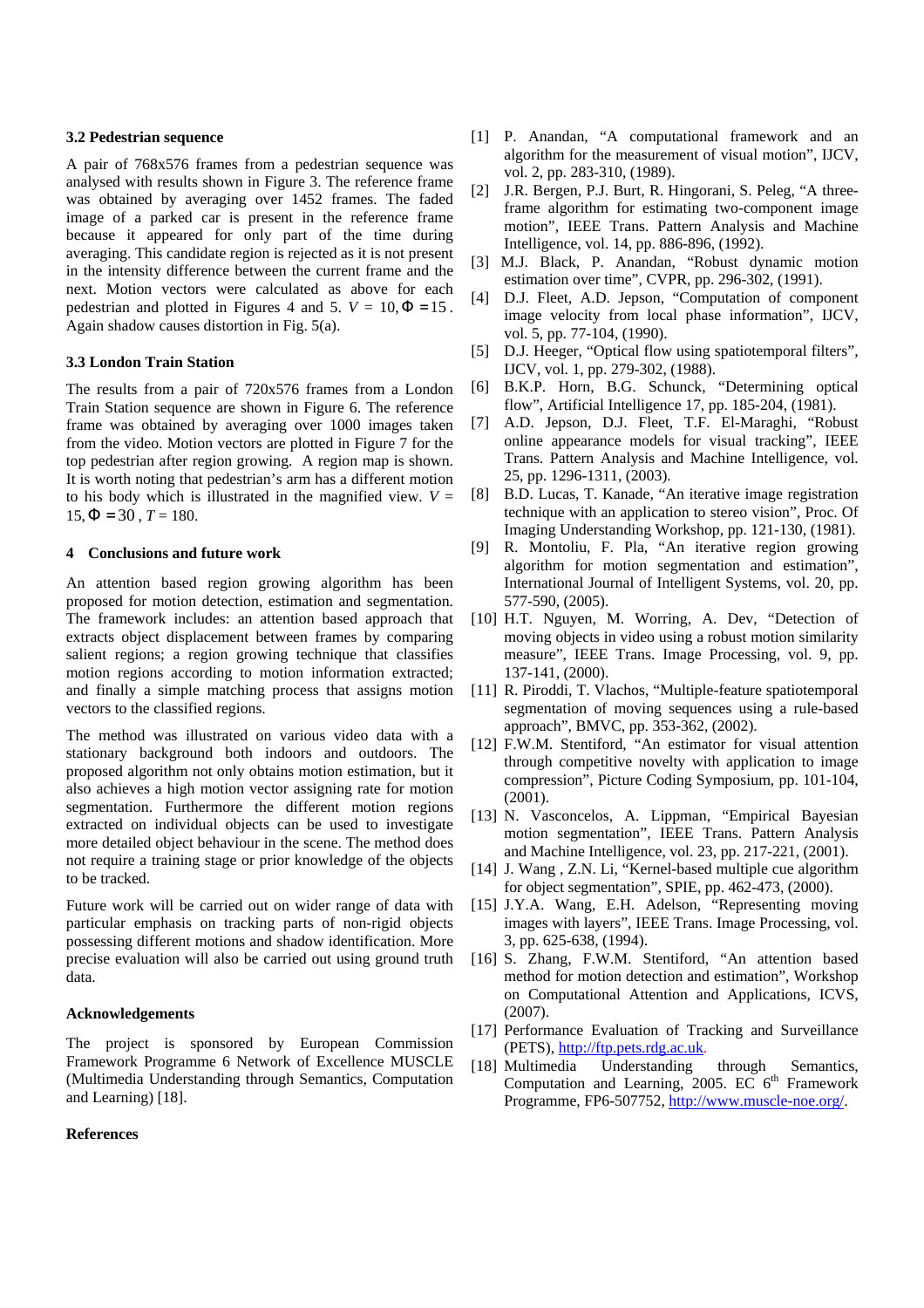

*Figure 3: (a) Current frame; (b) reference frame; (c) thresholded intensity difference between current and reference frame; (d) intensity difference between current and next frames* 



*Figure 4: Motion vector maps before region growing. (a) pedestrian 1; (b) pedestrian 2.*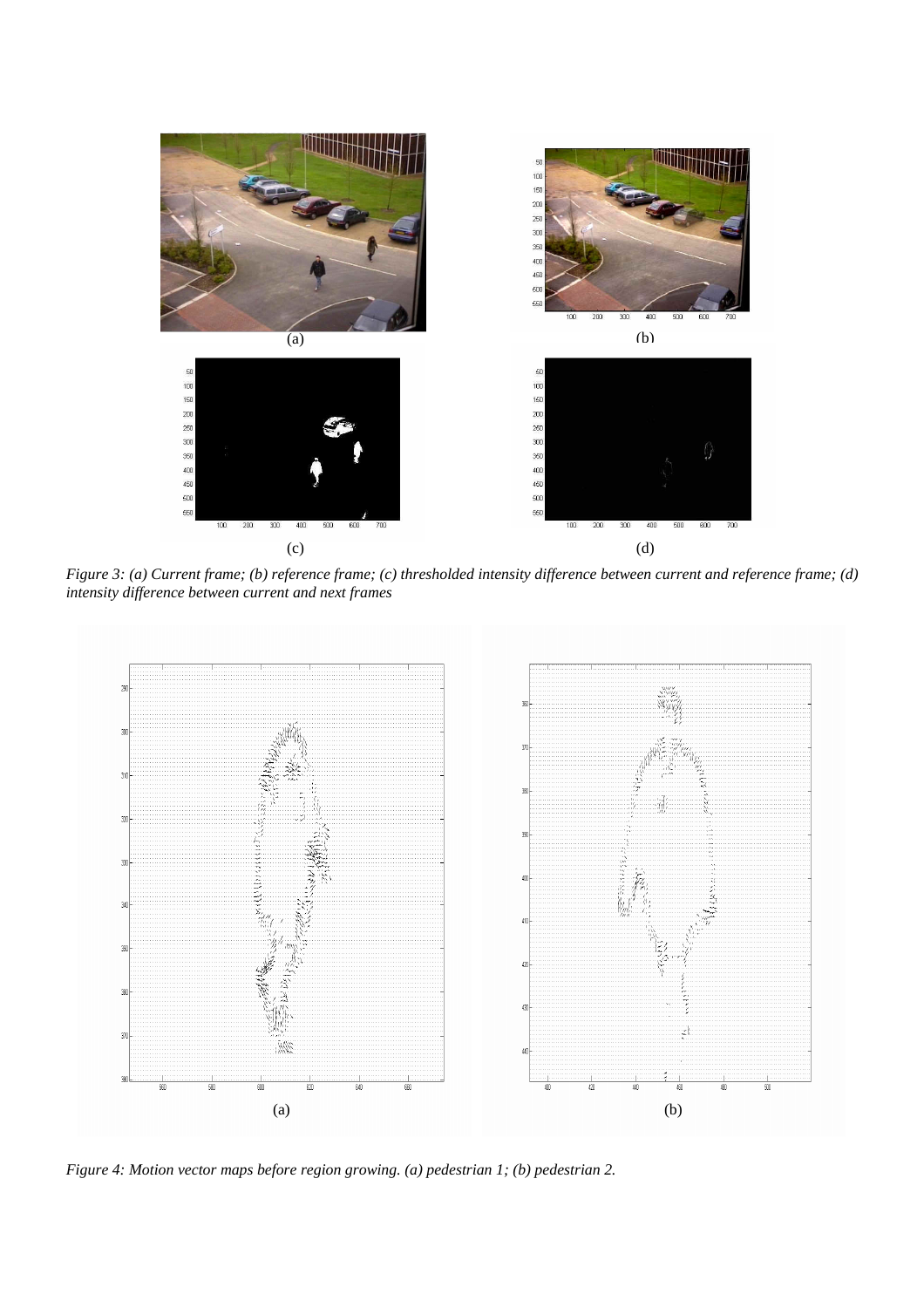

*Figure 5: Motion vector maps after region growing. (a) pedestrian 1; (b) pedestrian 2; (c) magnified view of (b) on the pedestrian's body; (d) region growing map.* 



*Figure 6: (a) Current frame; (b) intensity difference between current and reference frames.*